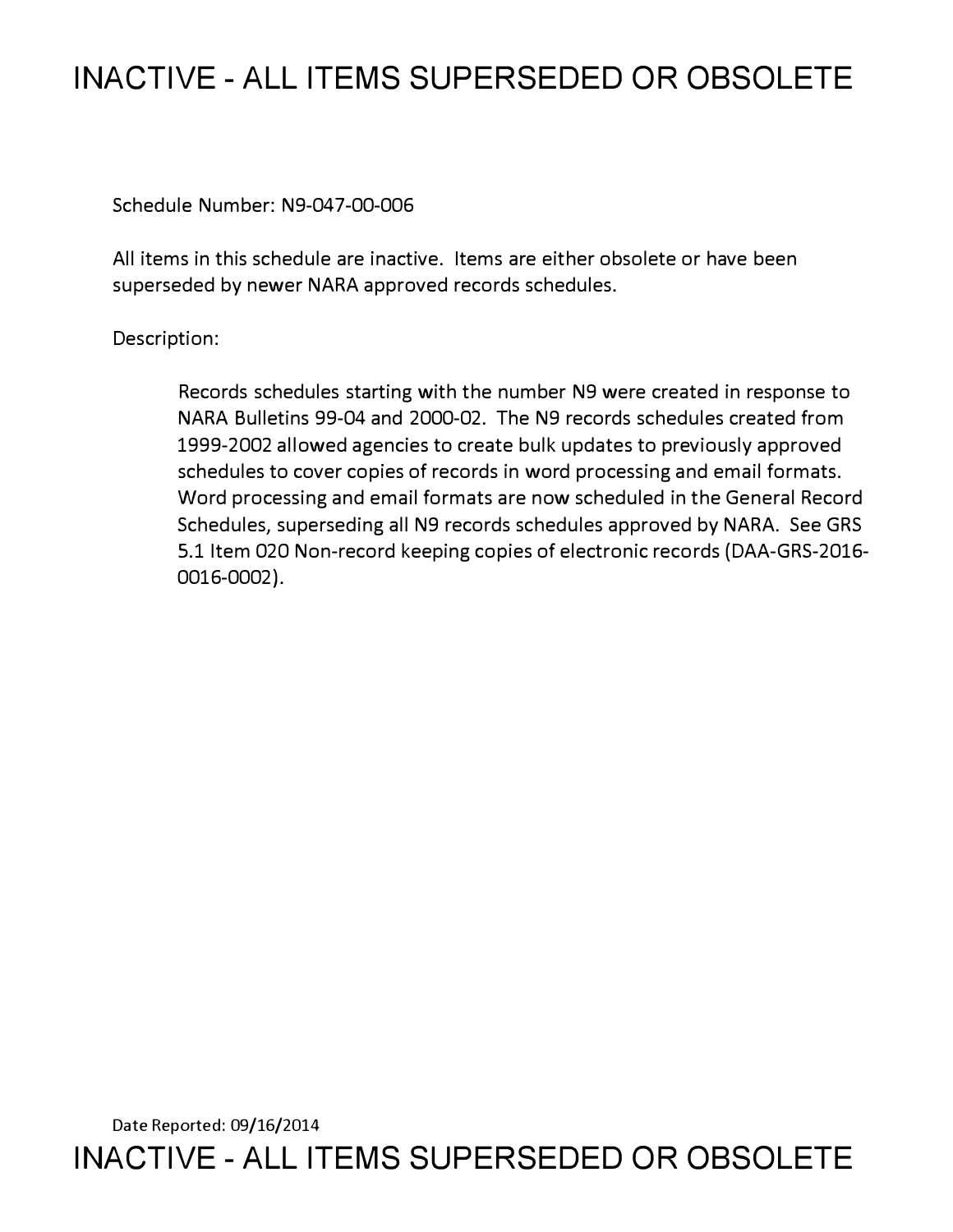| <b>REQUEST FOR RECORDS DISPOSITION AUTHORITY</b>                                                                                                                                                                                                                                                                                                                                                                                                                                                                                                                                            |                                                                 |                                                | <b>JOB NUMBER</b><br>N9- 47-00 <sup>-06</sup>                                                                                                                                          |                                           |
|---------------------------------------------------------------------------------------------------------------------------------------------------------------------------------------------------------------------------------------------------------------------------------------------------------------------------------------------------------------------------------------------------------------------------------------------------------------------------------------------------------------------------------------------------------------------------------------------|-----------------------------------------------------------------|------------------------------------------------|----------------------------------------------------------------------------------------------------------------------------------------------------------------------------------------|-------------------------------------------|
| To<br>NATIONAL ARCHIVES & RECORDS ADMINISTRATION<br>8601 ADELPHI ROAD COLLEGE PARK, MD 20740-6001                                                                                                                                                                                                                                                                                                                                                                                                                                                                                           |                                                                 |                                                | Date received<br>JAN 1 0 2000                                                                                                                                                          |                                           |
| FROM (Agency or establishment)<br>1                                                                                                                                                                                                                                                                                                                                                                                                                                                                                                                                                         |                                                                 |                                                | <b>NOTIFICATION TO AGENCY</b>                                                                                                                                                          |                                           |
| <b>Social Security Administration</b><br><b>MAJOR SUBDIVISION</b><br>2                                                                                                                                                                                                                                                                                                                                                                                                                                                                                                                      |                                                                 |                                                |                                                                                                                                                                                        |                                           |
|                                                                                                                                                                                                                                                                                                                                                                                                                                                                                                                                                                                             |                                                                 |                                                | In accordance with the provisions of $44 \cup S \subset 3303$ a, the<br>disposition request, including amendments, is approved<br>except for items that may be marked "disposition not |                                           |
| <b>MINOR SUBDIVISION</b><br>3                                                                                                                                                                                                                                                                                                                                                                                                                                                                                                                                                               |                                                                 |                                                | approved" or "withdrawn" in column 10                                                                                                                                                  |                                           |
| 4<br><b>CONFER</b>                                                                                                                                                                                                                                                                                                                                                                                                                                                                                                                                                                          | NAME OF PERSON WITH WHOM TO                                     | <b>TELEPHONE NUMBER</b><br>5                   | <b>DATE</b><br><b>ARCHIVIST OF THE UNITED STATES</b>                                                                                                                                   |                                           |
| <b>Stanley Nusenko</b>                                                                                                                                                                                                                                                                                                                                                                                                                                                                                                                                                                      |                                                                 | 410/965-8987<br>FAX 410/966-1704               | $5-8-00$ ( $10-10$                                                                                                                                                                     |                                           |
| <b>AGENCY CERTIFICATION</b><br>6<br>I hereby certify that I am authorized to act for this agency in matters pertaining to the disposition of its records and that the<br>records proposed for disposal on the attached ______ page(s) are not needed now for the business for this agency or will not be<br>needed after the retention periods specified, and that written concurrence from the General Accounting Office, under the<br>provisions of Title 8 of the GAO Manual for Guidance of Federal Agencies,<br>$\sum$ is not required<br>$\Box$ is attached, or<br>has been requested |                                                                 |                                                |                                                                                                                                                                                        |                                           |
| <b>DATE</b><br><b>TITLE</b><br>SIGNATURE OF AGENCY REPRESENTATIVE                                                                                                                                                                                                                                                                                                                                                                                                                                                                                                                           |                                                                 |                                                |                                                                                                                                                                                        |                                           |
| 11/23/99<br>transfert. Ch                                                                                                                                                                                                                                                                                                                                                                                                                                                                                                                                                                   |                                                                 |                                                |                                                                                                                                                                                        | SSA Records Officer                       |
| 7 ITEM NO                                                                                                                                                                                                                                                                                                                                                                                                                                                                                                                                                                                   |                                                                 | 8 DESCRIPTION OF ITEM AND PROPOSED DISPOSITION | 9 GRS OR<br>SUPERSEDED JOB<br><b>CITATION</b>                                                                                                                                          | <b>10 ACTION TAKEN</b><br>(NARA USE ONLY) |
|                                                                                                                                                                                                                                                                                                                                                                                                                                                                                                                                                                                             | <b>General Files Common to Most Offices</b>                     |                                                |                                                                                                                                                                                        |                                           |
|                                                                                                                                                                                                                                                                                                                                                                                                                                                                                                                                                                                             | (See attached submission in response to<br>NARA Bulletin 99-04) |                                                |                                                                                                                                                                                        |                                           |
|                                                                                                                                                                                                                                                                                                                                                                                                                                                                                                                                                                                             |                                                                 |                                                |                                                                                                                                                                                        |                                           |
|                                                                                                                                                                                                                                                                                                                                                                                                                                                                                                                                                                                             |                                                                 |                                                |                                                                                                                                                                                        |                                           |
|                                                                                                                                                                                                                                                                                                                                                                                                                                                                                                                                                                                             |                                                                 |                                                |                                                                                                                                                                                        |                                           |
|                                                                                                                                                                                                                                                                                                                                                                                                                                                                                                                                                                                             |                                                                 |                                                |                                                                                                                                                                                        |                                           |
|                                                                                                                                                                                                                                                                                                                                                                                                                                                                                                                                                                                             |                                                                 |                                                |                                                                                                                                                                                        |                                           |
| A Com To: agency<br>$JUN_{115-109}$ 1 2000<br>STANDARD FORM 115 (REV 3-91)<br>Prescribed by NARA 36 CFR 1228                                                                                                                                                                                                                                                                                                                                                                                                                                                                                |                                                                 |                                                |                                                                                                                                                                                        |                                           |

 $\label{eq:2.1} \mathcal{F}(\mathcal{F}) = \mathcal{F}(\mathcal{F}) \quad \text{and} \quad \mathcal{F}(\mathcal{F}) = \mathcal{F}(\mathcal{F}) \quad \text{and} \quad \mathcal{F}(\mathcal{F}) = \mathcal{F}(\mathcal{F}) \quad \text{and} \quad \mathcal{F}(\mathcal{F}) = \mathcal{F}(\mathcal{F}) \quad \text{and} \quad \mathcal{F}(\mathcal{F}) = \mathcal{F}(\mathcal{F}) \quad \text{and} \quad \mathcal{F}(\mathcal{F}) = \mathcal{F}(\mathcal{F}) \quad \text{and} \quad \mathcal{F}(\$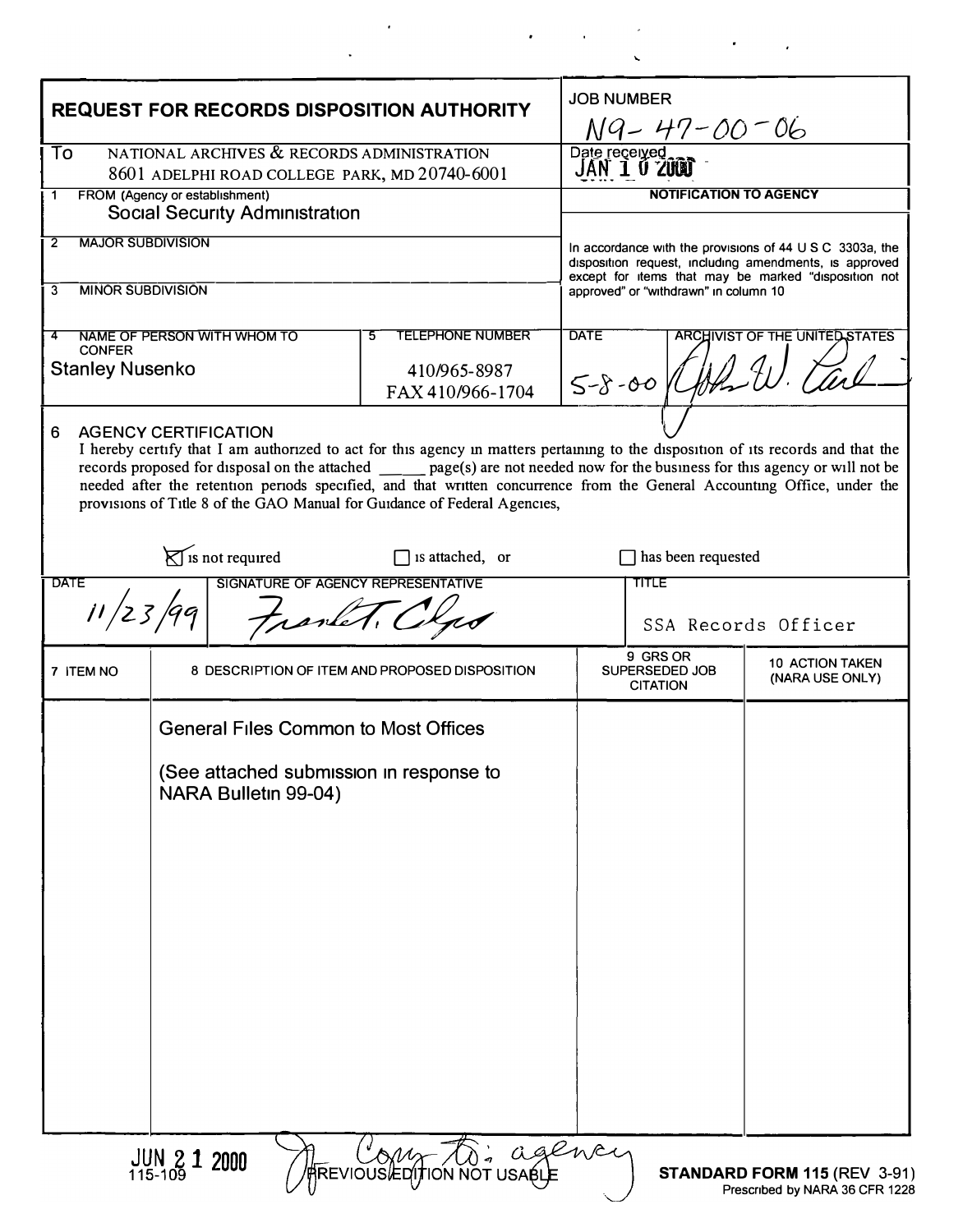## **MODEL II FINAL**

 $\overline{\phantom{a}}$ 

## **OFFICE OF PUBLICATIONS AND LOGISTICS MANAGEMENT SOCIAL SECURITY ADMINISTRATION**

General Files Common to Most Offices

Records accumulated by Adnumstrative Offices through out SSA

Adnumstrative Records accumulated by SSA components, which share a commonality in recordkeepmg or at least cross component or program Imes

a Electromc copies created on electromc mail and word processmg systems for all GENERAL FILES COMMON TO MOST OFFICES under the GEN file code for all senes covered by NARA Disposition Job numbers  $[NC1-47-78-12 (11 d)], [NC1-47-78-12 (1 F)], [NC1-47-78-12 (1 G)]$ and [NCI-47-78 -12 (I J)], (4 items, 4 temporary)

Disposition Delete after recordkeeping copy has been produced

b Electromc copies created on electromc mail and word processmg systems for all ADMINISTRATIVE INSTRUCTIONS FILES under GEN file code for all senes covered by NARA Disposition Job number  $[NC1-47-81-9 (1 E)]$ , (1 items, 1 temporary)

Disposition Delete after recordkeeping copy has been produced

c Electronic copies created on electronic mail and word processing systems for all MANAGEMENT SURVEYS AND REPORTS under GEN file code for all series covered by NARA Disposition Job numbers [NC1-47-81-9 (IV L 1)], [NC1-47-81-9 (IV L 2)], [NC1-47-81-9 (1 F)], [NCI-47-8 1-9 (III A)], [NCI-47-8 1-9 (VI F 2)], [NCI-47-78 -12 (II F)], [NCI-47-78 -12 (II F I)], [NC1-47-78-12 (II F 2)] and [NC1-47-78-12 (II G)], (9 items, 9 temporary)

> Disposition Delete/Destroy when dissemination, revision, or updating is completed

d Electromc copies created on electromc mail and word processmg systems for all ADMINISTRATIVE PLANNING FILES under GEN file code for all senes covered by NARA Disposition Job numbers [NC-47-75-7 (VII A)], [NC-47-75-7 (VII B)], [NC-47-75-7 (VII B 1)] and [NC-47-75-7 (VII B 2)], (4 items, 4 temporary)

Disposition Delete after recordkeeping copy has been produced

e Electromc copies created on electromc mail and word processmg systems for all OPERATIONAL PLANNING FILES under GEN file code for all series covered by NARA Disposition Job number [NC-47-75-7 (V A )], [NC-47-75-7 (V A 1)], [NC-47-75-7 (V A 2)] and [NC-47-75-7 (V A 3)],(4 items, 4 temporary)

D<sub>1</sub>sposition Delete after recordkeeping copy has been produced

f Electromc copies created on electromc mail and word processmg systems for all DELEGATION OF AUTHORITY FILES under GEN file code for all series covered by NARA Disposition Job numbers [NC-47-75-7(V B )], [NC-47-75-7(V B 1)], [NC-47-75-7(V B 2)] and [NC-47-75-7 (V B 3)], (4 items, 4 temporary)

Disposition Delete/Destroy when superseded or canceled